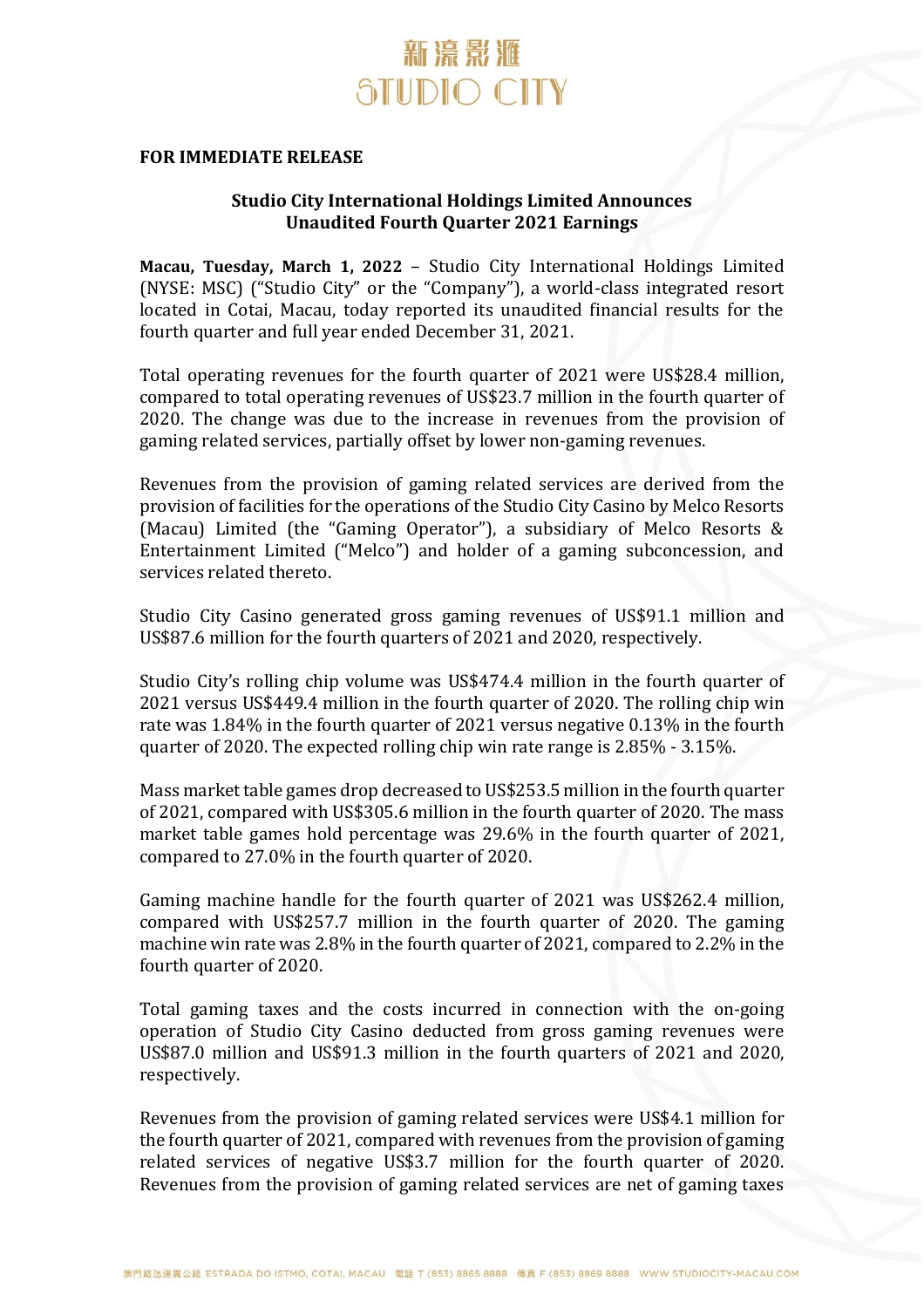and the costs incurred in connection with the on-going operation of Studio City Casino deducted by the Gaming Operator pursuant to the Services and Right to Use Arrangements.

Total non-gaming revenues at Studio City for the fourth quarter of 2021 were US\$24.3 million, compared with US\$27.4 million for the fourth quarter of 2020.

Operating loss for the fourth quarter of 2021 was US\$45.0 million, compared with operating loss of US\$51.3 million in the fourth quarter of 2020.

Studio City generated negative Adjusted EBITDA<sup>(1)</sup> of US\$10.5 million in the fourth quarter of 2021, compared to negative Adjusted EBITDA of US\$14.4 million in the fourth quarter of 2020. The change was mainly attributable to the increase in revenues from the provision of gaming related services, partially offset by lower non-gaming revenues.

Net loss attributable to Studio City International Holdings Limited for the fourth quarter of 2021 was US\$53.9 million, compared with net loss attributable to Studio City International Holdings Limited of US\$61.5 million in the fourth quarter of 2020. The net loss attributable to participation interest was US\$10.6 million and US\$12.0 million in the fourth quarters of 2021 and 2020, respectively.

### **Other Factors Affecting Earnings**

Total net non-operating expenses for the fourth quarter of 2021 were US\$20.0 million, which mainly included interest expense of US\$21.9 million, net of amounts capitalized.

Depreciation and amortization costs of US\$31.8 million were recorded in the fourth quarter of 2021, of which US\$0.8 million was related to the amortization expense for the land use right.

The negative Adjusted EBITDA for Studio City for the three months ended December 31, 2021 referred to in Melco's earnings release dated March 1, 2022 ("Melco's earnings release") is US\$10.4 million less than the negative Adjusted EBITDA of Studio City contained in this press release. The Adjusted EBITDA of Studio City contained in this press release includes certain intercompany charges that are not included in the Adjusted EBITDA for Studio City contained in Melco's earnings release. Such intercompany charges include, among other items, fees and shared service charges billed between the Company and its subsidiaries and certain subsidiaries of Melco. Additionally, Adjusted EBITDA of Studio City included in Melco's earnings release does not reflect certain intercompany costs related to the table games operations at Studio City Casino.

#### **Financial Position and Capital Expenditures**

Total cash and bank balances as of December 31, 2021 aggregated to US\$499.4 million (December 31, 2020: US\$575.4 million), including US\$0.1 million of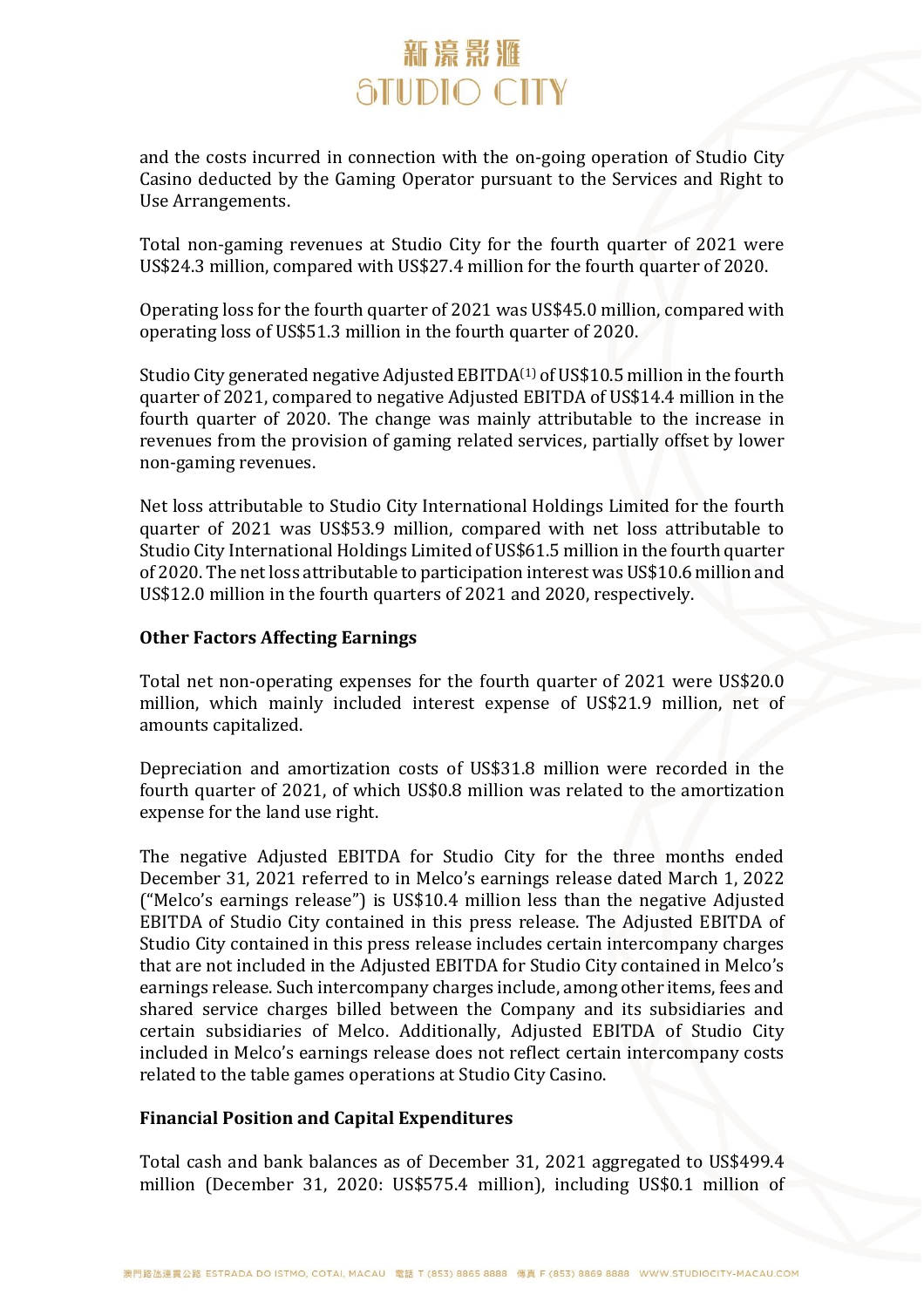restricted cash (December 31, 2020: US\$0.1 million). Total debt, net of unamortized deferred financing costs and original issue premiums at the end of the fourth quarter of 2021, was US\$2.09 billion (December 31, 2020: US\$1.58 billion).

Capital expenditures for the fourth quarter of 2021 were US\$188.1 million.

### **Full Year Results**

For the year ended December 31, 2021, Studio City International Holdings Limited reported total operating revenues of US\$106.9 million, compared to US\$49.2 million in the prior year. The increase in total operating revenues was primarily attributable to higher revenues from the provision of gaming related services and non-gaming revenues as a result of a year-over-year increase in inbound tourism in 2021.

Operating loss for 2021 was US\$191.6 million, compared with operating loss of US\$279.9 million for 2020.

Studio City generated negative Adjusted EBITDA of US\$56.5 million for the year ended December 31, 2021, compared to negative Adjusted EBITDA of US\$113.8 million in 2020. The change in Adjusted EBITDA was mainly attributable to higher revenues from the provision of gaming related services and non-gaming revenues.

Net loss attributable to Studio City International Holdings Limited for 2021 was US\$252.6 million, compared with net loss attributable to Studio City International Holdings Limited of US\$321.6 million for 2020. The net loss attributable to participation interest for 2021 was US\$49.4 million and the net loss attributable to participation interest for 2020 was US\$83.5 million.

#### **Subsequent Events**

On February 7, 2022, Studio City Company Limited ("Studio City Company"), a subsidiary of the Company, announced an offering of senior secured notes and, concurrently, the Company announced that it had entered into subscription agreements with certain existing institutional holders of its ordinary shares and American Depositary Shares, each representing four Class A ordinary shares ("ADSs"), which hold, in aggregate, over 99% of the Company's outstanding shares, for total proceeds of US\$300 million. The Company is in the process of closing the private placement.

The senior secured notes were issued on February 16, 2022, with an aggregate principal amount of US\$350 million, 7.00% coupon and 5 year tenor (the "Notes"). Net proceeds from the issuance of the Notes will be used to partially fund the capital expenditures of the remaining project for Studio City and for general corporate purposes.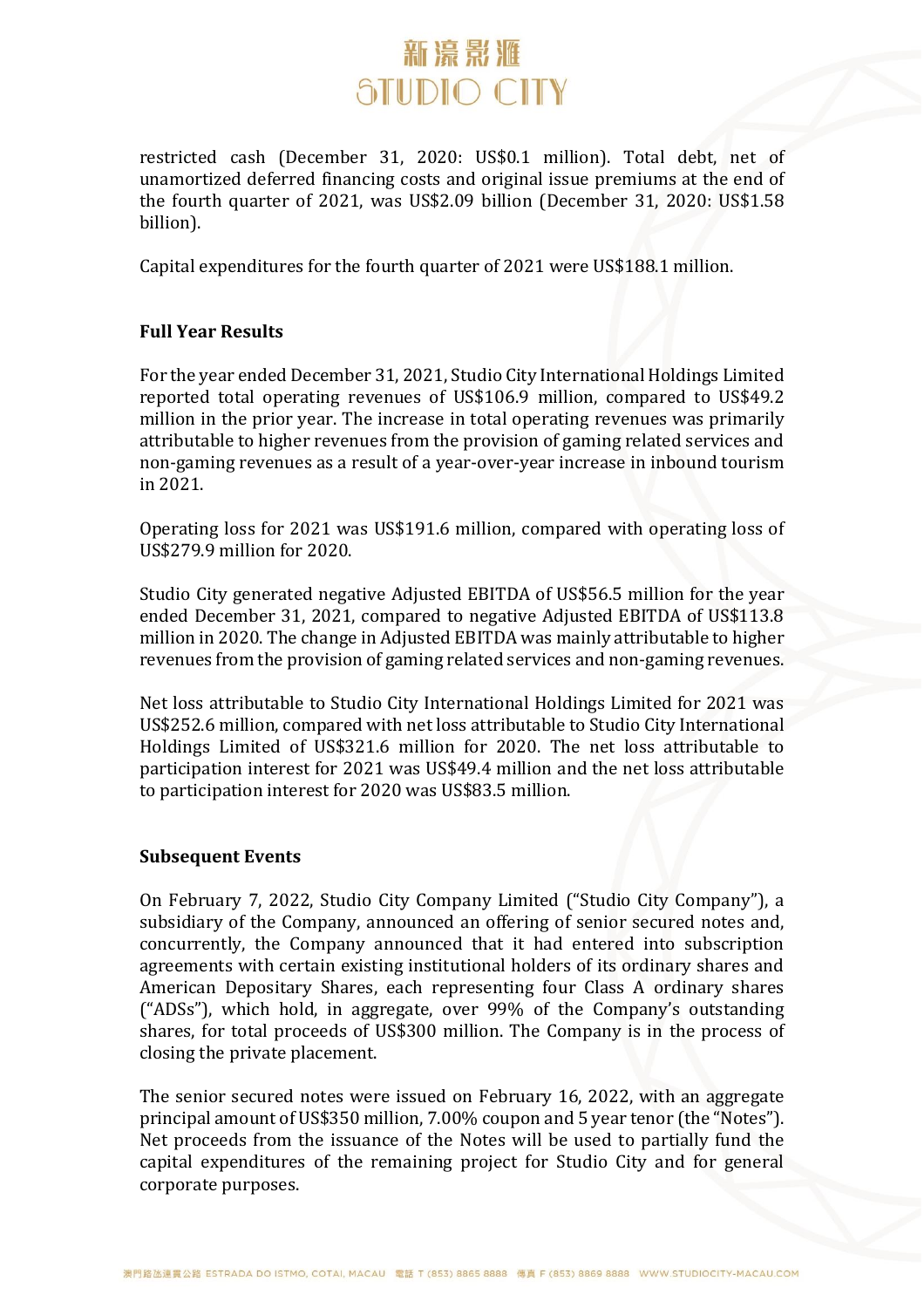#### **Recent Developments**

COVID-19 outbreaks continue to have a material effect on our operations, financial position, and future prospects into the first quarter of 2022.

Our operations remain impacted by travel restrictions and quarantine requirements. The appearance of COVID-19 cases in Macau in late September 2021 led to city-wide mandatory testing, mandatory closure of most entertainment and leisure venues (casinos and gaming areas excluded), and strict travel restrictions and requirements being implemented to enter and exit Macau. Since October 19, 2021, authorities have eased pandemic prevention measures such that travelers no longer require 14-day quarantine on arrival in Zhuhai, and the validity of nucleic acid tests to enter Zhuhai was extended from 24 hours to 7 days. However, health-related precautionary measures remain in place and non-Macau resident individuals who are not residents of Taiwan, Hong Kong, or the PRC continue to be unable to enter Macau, except if they have been in Hong Kong or mainland PRC in the preceding 21 days and are eligible for an exemption application.

Uncertainty around COVID-19 outbreaks will continue into 2022 with travel bans or restrictions, visa restrictions and quarantine requirements being key factors impacting 2022 performance. We remain optimistic on the long-term growth prospects for both Macau and Studio City. We expect both Macau and Studio City to benefit from the continued economic growth in China, infrastructure developments in the Greater Bay Area and new property openings in Cotai.

We continue our efforts to complete the construction of Studio City Phase 2 by the deadline set in the land concession of December 27, 2022. This expansion designed by renowned international architecture firm Zaha Hadid Architects will offer approximately 900 additional luxury hotel rooms and suites, an additional indoor/outdoor water park which is expected to be one of the largest in the world, a Cineplex, multiple fine-dining restaurants, and a total of 1,100 square meters of state-of-the-art MICE space. Furthermore, Studio City Phase 2 will also feature a hotel tower under the W Hotel brand in partnership with Marriott International.

#### **Safe Harbor Statement**

This press release contains forward-looking statements. These statements are made under the "safe harbor" provisions of the U.S. Private Securities Litigation Reform Act of 1995. Studio City International Holdings Limited (the "Company") may also make forward-looking statements in its periodic reports to the U.S. Securities and Exchange Commission (the "SEC"), in its annual report to shareholders, in press releases and other written materials and in oral statements made by its officers, directors or employees to third parties. Statements that are not historical facts, including statements about the Company's beliefs and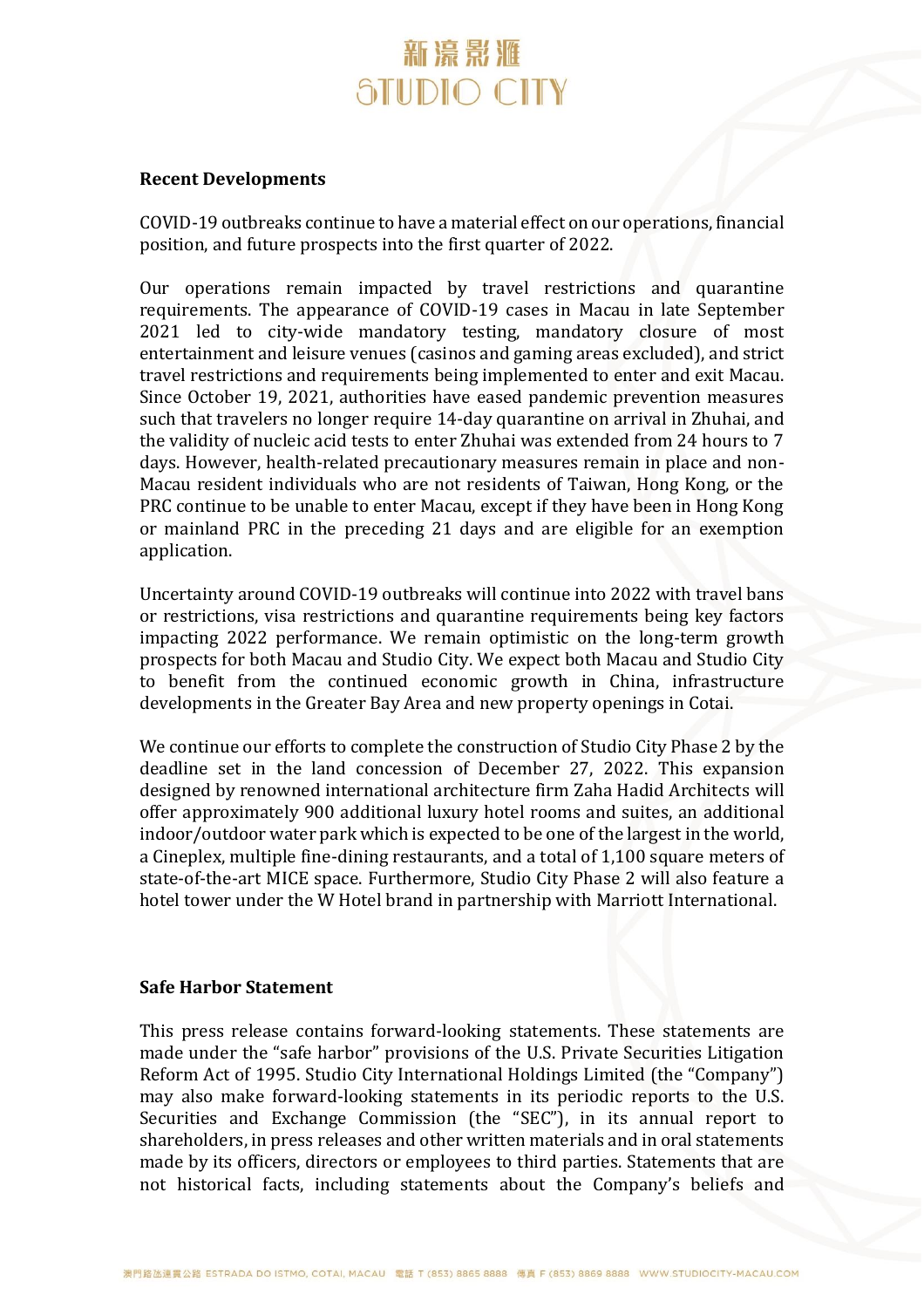expectations, are forward-looking statements. Forward-looking statements involve inherent risks and uncertainties, and a number of factors could cause actual results to differ materially from those contained in any forward-looking statement. These factors include, but are not limited to, (i) the global pandemic of COVID-19, caused by a novel strain of the coronavirus, and the continued impact of its consequences on our business, our industry and the global economy, (ii) growth of the gaming market and visitations in Macau, (iii) capital and credit market volatility, (iv) local and global economic conditions, (v) our anticipated growth strategies, (vi) gaming authority and other governmental approvals and regulations, (vii) proposed amendments to the gaming law in Macau, the extension of current gaming concessions and subconcessions and tender for new gaming concessions, and (viii) our future business development, results of operations and financial condition. In some cases, forward-looking statements can be identified by words or phrases such as "may", "will", "expect", "anticipate", "target", "aim", "estimate", "intend", "plan", "believe", "potential", "continue", "is/are likely to" or other similar expressions. Further information regarding these and other risks, uncertainties or factors is included in the Company's filings with the SEC. All information provided in this press release is as of the date of this press release, and the Company undertakes no duty to update such information, except as required under applicable law.

### **Non-GAAP Financial Measures**

(1)"Adjusted EBITDA" is defined as net income/loss before interest, taxes, depreciation, amortization, pre-opening costs, property charges and other, share-based compensation and other non-operating income and expenses. We believe that Adjusted EBITDA provides useful information to investors and others in understanding and evaluating our operating results. This non-GAAP financial measure eliminates the impact of items that we do not consider indicative of the performance of our business. While we believe that this non-GAAP financial measure is useful in evaluating our business, this information should be considered as supplemental in nature and is not meant as a substitute for the related financial information prepared in accordance with U.S. GAAP. It should not be considered in isolation or construed as an alternative to net income/loss, cash flow or any other measure of financial performance or as an indicator of our operating performance, liquidity, profitability or cash flows generated by operating, investing or financing activities. The use of Adjusted EBITDA has material limitations as an analytical tool, as Adjusted EBITDA does not include all items that impact our net income/loss. In addition, the Company's calculation of Adjusted EBITDA may be different from the calculation methods used by other companies and, therefore, comparability may be limited. Investors are encouraged to review the reconciliation of the historical non-GAAP financial measure to its most directly comparable GAAP financial measure. Reconciliations of Adjusted EBITDA with the most comparable financial measures calculated and presented in accordance with U.S. GAAP are provided herein immediately following the financial statements included in this press release.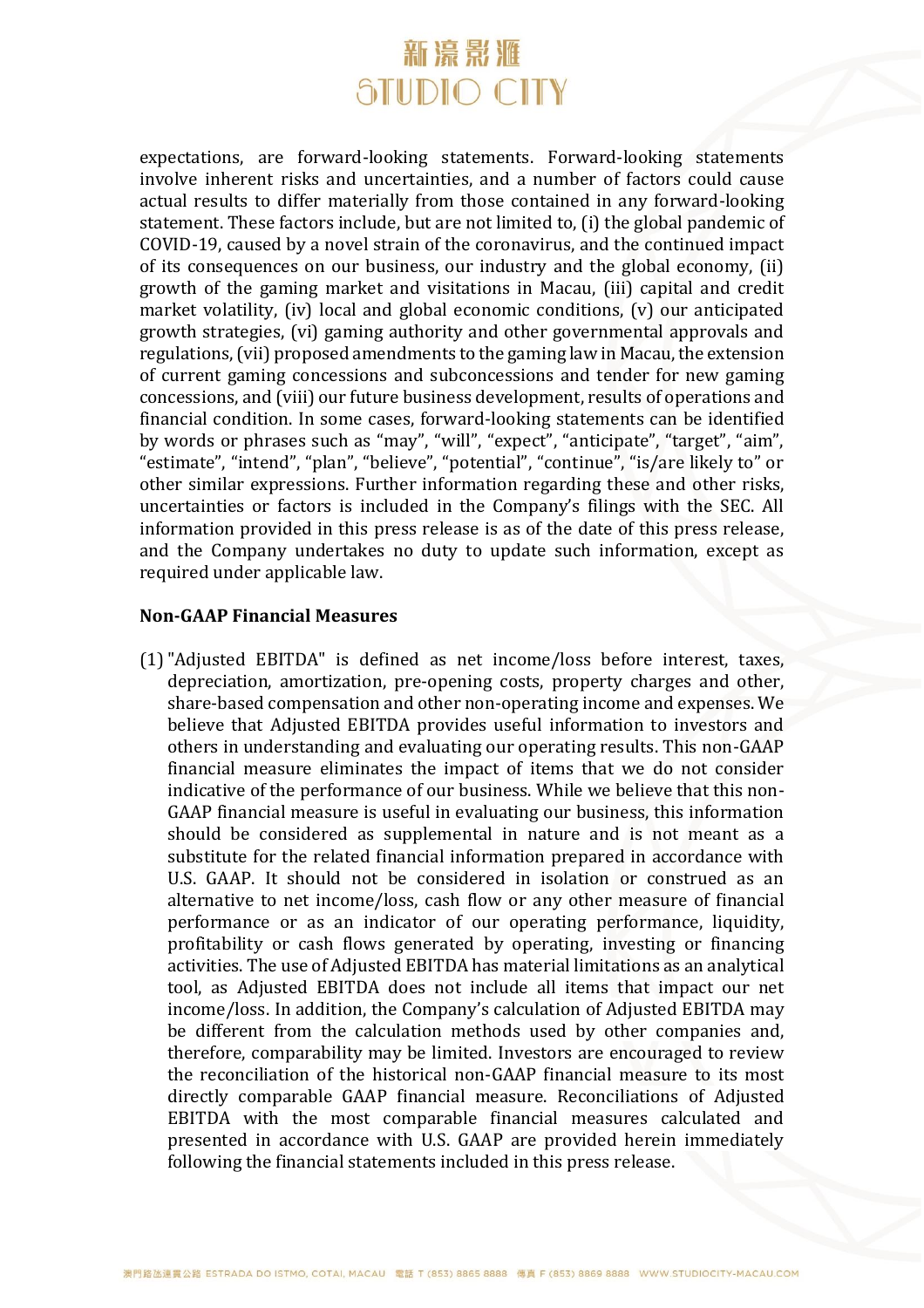(2)"Adjusted net income/loss" is net income/loss before pre-opening costs, property charges and other and loss on extinguishment of debt, net of participation interest. Adjusted net income/loss is presented as supplemental disclosure because management believes it provides useful information to investors and others in understanding and evaluating our performance, in addition to income/loss computed in accordance with U.S. GAAP. Adjusted net income/loss may be different from the calculation methods used by other companies and, therefore, comparability may be limited. Reconciliations of adjusted net income/loss attributable to Studio City International Holdings Limited with the most comparable financial measures calculated and presented in accordance with U.S. GAAP are provided herein immediately following the financial statements included in this press release.

### **About Studio City International Holdings Limited**

The Company, with its American depositary shares listed on the New York Stock Exchange (NYSE: MSC), is a world-class integrated resort located in Cotai, Macau. For more information about the Company, please visit [www.studiocity](http://www.studiocity-macau.com/)[macau.com.](http://www.studiocity-macau.com/)

The Company is strongly supported by its single largest shareholder, Melco Resorts & Entertainment Limited, a company with its American depositary shares listed on the Nasdaq Global Select Market (Nasdaq: MLCO).

#### **For the investment community, please contact:**

Jeanny Kim Senior Vice President, Group Treasurer Tel: +852 2598 3698 Email: JeannyKim@melco-resorts.com

#### **For media enquiries, please contact:**

Chimmy Leung Executive Director, Corporate Communications Tel: +852 3151 3765 Email: [chimmyleung@melco-resorts.com](mailto:chimmyleung@melco-resorts.com)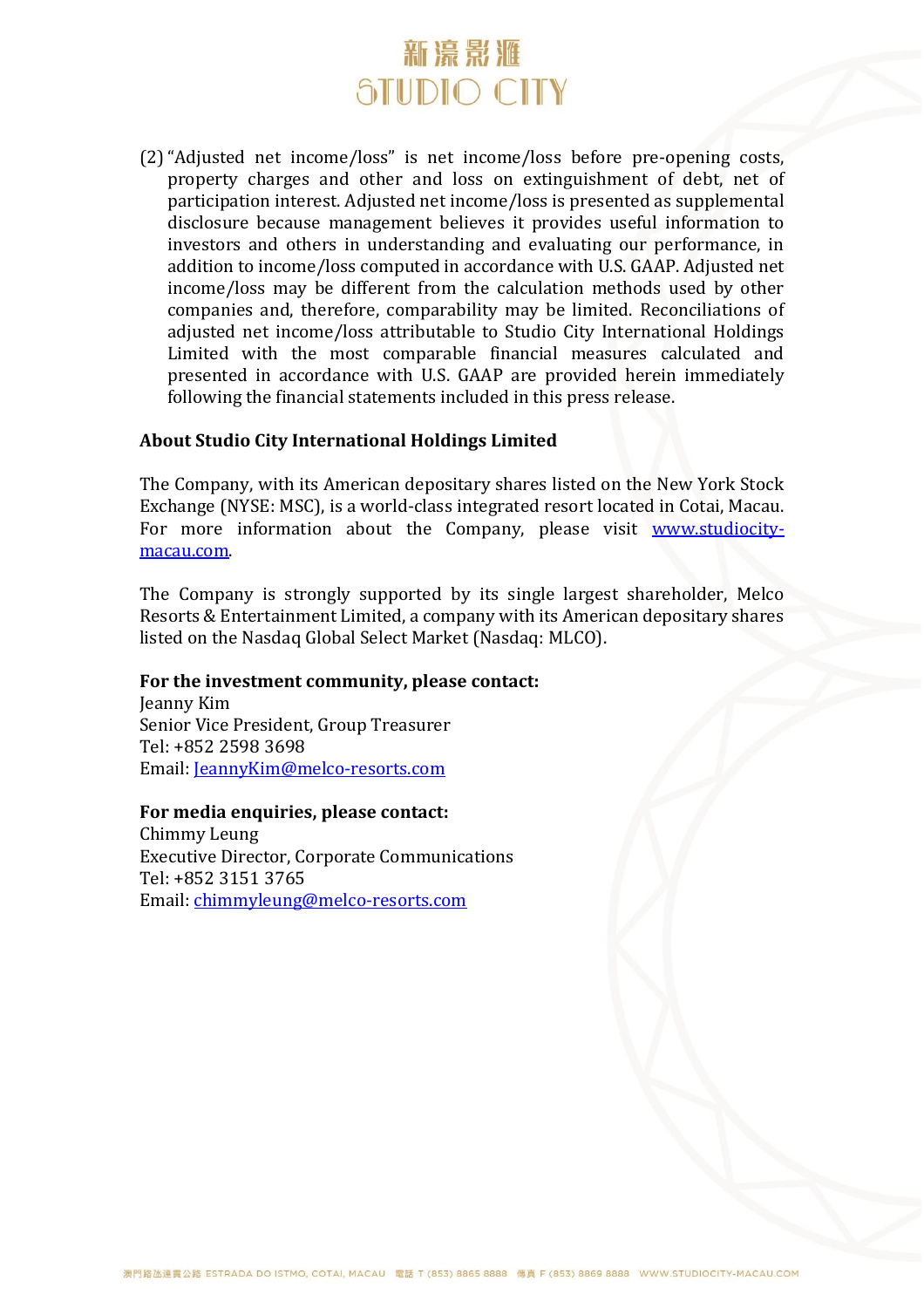#### **Studio City International Holdings Limited and Subsidiaries Condensed Consolidated Statements of Operations (Unaudited) (In thousands of U.S. dollars, except share and per share data)**

|                                                                                                                                                                                | <b>Three Months Ended</b><br>December 31. |             |                           |             |                           | <b>Year Ended</b><br>December 31, |        |             |  |
|--------------------------------------------------------------------------------------------------------------------------------------------------------------------------------|-------------------------------------------|-------------|---------------------------|-------------|---------------------------|-----------------------------------|--------|-------------|--|
|                                                                                                                                                                                |                                           | 2021        |                           | 2020        |                           | 2021                              | 2020   |             |  |
| Operating revenues:                                                                                                                                                            |                                           |             |                           |             |                           |                                   |        |             |  |
| Provision of gaming related services                                                                                                                                           | \$                                        | 4,067       | \$                        | (3,696)     | \$                        | (1, 455)                          | \$     | (42, 682)   |  |
| Rooms                                                                                                                                                                          |                                           | 7,975       |                           | 9,667       |                           | 38,749                            |        | 21,997      |  |
| Food and beverage                                                                                                                                                              |                                           | 6,317       |                           | 7,040       |                           | 26,734                            |        | 22,653      |  |
| Entertainment                                                                                                                                                                  |                                           | 221         |                           | 364         |                           | 2,649                             |        | 1,389       |  |
| Services fee                                                                                                                                                                   |                                           | 5,413       |                           | 6,445       |                           | 24,906                            |        | 26,151      |  |
| Mall                                                                                                                                                                           |                                           | 3,999       |                           | 2,270       |                           | 13,683                            |        | 17,008      |  |
| Retail and other                                                                                                                                                               |                                           | 389         |                           | 1,615       |                           | 1,602                             |        | 2,692       |  |
| Total operating revenues                                                                                                                                                       |                                           | 28,381      |                           | 23,705      |                           | 106,868                           |        | 49,208      |  |
|                                                                                                                                                                                |                                           |             |                           |             |                           |                                   |        |             |  |
| Operating costs and expenses:                                                                                                                                                  |                                           |             |                           |             |                           |                                   |        |             |  |
| Provision of gaming related services                                                                                                                                           |                                           | (9, 151)    |                           | (8,061)     |                           | (28,085)                          |        | (26,993)    |  |
| Rooms                                                                                                                                                                          |                                           | (2,848)     |                           | (2,756)     |                           | (12, 176)                         |        | (11, 229)   |  |
| Food and beverage                                                                                                                                                              |                                           | (6, 914)    |                           | (6, 745)    |                           | (27, 853)                         |        | (27, 301)   |  |
| Entertainment                                                                                                                                                                  |                                           | (590)       |                           | (733)       |                           | (2,842)                           |        | (3,409)     |  |
| Mall                                                                                                                                                                           |                                           | (878)       |                           | (1,013)     |                           | (3,785)                           |        | (4,661)     |  |
| Retail and other                                                                                                                                                               |                                           | (359)       |                           | (324)       |                           | (1, 474)                          |        | (1, 204)    |  |
| General and administrative                                                                                                                                                     |                                           | (18, 628)   |                           | (19, 219)   |                           | (87, 577)                         |        | (89,006)    |  |
| Pre-opening costs                                                                                                                                                              |                                           | (245)       |                           | (68)        |                           | (984)                             |        | (201)       |  |
| Amortization of land use right                                                                                                                                                 |                                           | (829)       |                           | (834)       |                           | (3, 325)                          |        | (3, 333)    |  |
| Depreciation and amortization                                                                                                                                                  |                                           | (31,010)    |                           | (34, 595)   |                           | (124, 309)                        |        | (157,001)   |  |
| Property charges and other                                                                                                                                                     |                                           | (1,902)     |                           | (697)       |                           | (6,031)                           |        | (4,798)     |  |
| Total operating costs and expenses                                                                                                                                             |                                           | (73, 354)   |                           | (75, 045)   |                           | (298, 441)                        |        | (329, 136)  |  |
| <b>Operating loss</b>                                                                                                                                                          |                                           | (44, 973)   |                           | (51, 340)   |                           | (191, 573)                        |        | (279, 928)  |  |
| Non-operating income (expenses):                                                                                                                                               |                                           |             |                           |             |                           |                                   |        |             |  |
| Interest income                                                                                                                                                                |                                           | 710         |                           | 101         |                           | 3.060                             |        | 1.276       |  |
| Interest expenses, net of amounts capitalized                                                                                                                                  |                                           | (21, 894)   |                           | (23, 718)   |                           | (90, 967)                         |        | (104, 799)  |  |
| Other financing costs                                                                                                                                                          |                                           | (105)       |                           | (106)       |                           | (419)                             |        | (421)       |  |
| Foreign exchange gains (losses), net                                                                                                                                           |                                           | 1,268       |                           | 673         |                           | 6,257                             |        | (3, 434)    |  |
| Other income (expenses), net                                                                                                                                                   |                                           |             |                           | 174         |                           |                                   |        | (81)        |  |
| Loss on extinguishment of debt                                                                                                                                                 |                                           |             |                           | (219)       |                           | (28, 817)                         |        | (18, 716)   |  |
| Total non-operating expenses, net                                                                                                                                              |                                           | (20, 021)   |                           | (23,095)    |                           | (110, 886)                        |        | (126, 175)  |  |
| Loss before income tax                                                                                                                                                         |                                           | (64, 994)   |                           | (74, 435)   |                           | (302, 459)                        |        | (406, 103)  |  |
| Income tax credit                                                                                                                                                              |                                           | 486         |                           | 905         |                           | 457                               |        | 1,011       |  |
| Net loss                                                                                                                                                                       |                                           | (64, 508)   |                           | (73, 530)   |                           | (302,002)                         |        | (405, 092)  |  |
| Net loss attributable to participation interest                                                                                                                                |                                           | 10,562      |                           | 12,039      |                           | 49,447                            |        | 83,466      |  |
| Net loss attributable to Studio City International Holdings Limited                                                                                                            | \$                                        | (53,946)    | \$                        | (61, 491)   | \$                        | (252, 555)                        | \$     | (321,626)   |  |
| Net loss attributable to Studio City International Holdings Limited                                                                                                            |                                           |             |                           |             |                           |                                   |        |             |  |
| per Class A ordinary share:                                                                                                                                                    |                                           |             |                           |             |                           |                                   |        |             |  |
| <b>Basic</b>                                                                                                                                                                   |                                           | (0.146)     |                           | (0.166)     |                           | (0.682)                           |        | (1.091)     |  |
| <b>Diluted</b>                                                                                                                                                                 | \$                                        | (0.146)     | \$                        | (0.166)     | $rac{3}{3}$               | (0.682)                           | s<br>S | (1.103)     |  |
| Net loss attributable to Studio City International Holdings Limited per ADS:                                                                                                   |                                           |             |                           |             |                           |                                   |        |             |  |
| <b>Basic</b>                                                                                                                                                                   | \$                                        | (0.583)     | \$                        | (0.664)     | \$                        | (2.728)                           | \$     | (4.363)     |  |
| <b>Diluted</b>                                                                                                                                                                 | $\overline{\$}$                           | (0.583)     | $\overline{\mathfrak{s}}$ | (0.664)     | $\overline{\mathfrak{s}}$ | (2.728)                           |        | (4.411)     |  |
|                                                                                                                                                                                |                                           |             |                           |             |                           |                                   |        |             |  |
| Weighted average Class A ordinary shares outstanding used in net loss<br>attributable to Studio City International Holdings Limited per Class A<br>ordinary share calculation: |                                           |             |                           |             |                           |                                   |        |             |  |
| Basic                                                                                                                                                                          |                                           | 370,352,700 |                           | 370,352,700 |                           | 370,352,700                       |        | 294,837,092 |  |

Diluted 370,352,700 370,352,700 370,352,700 367,348,852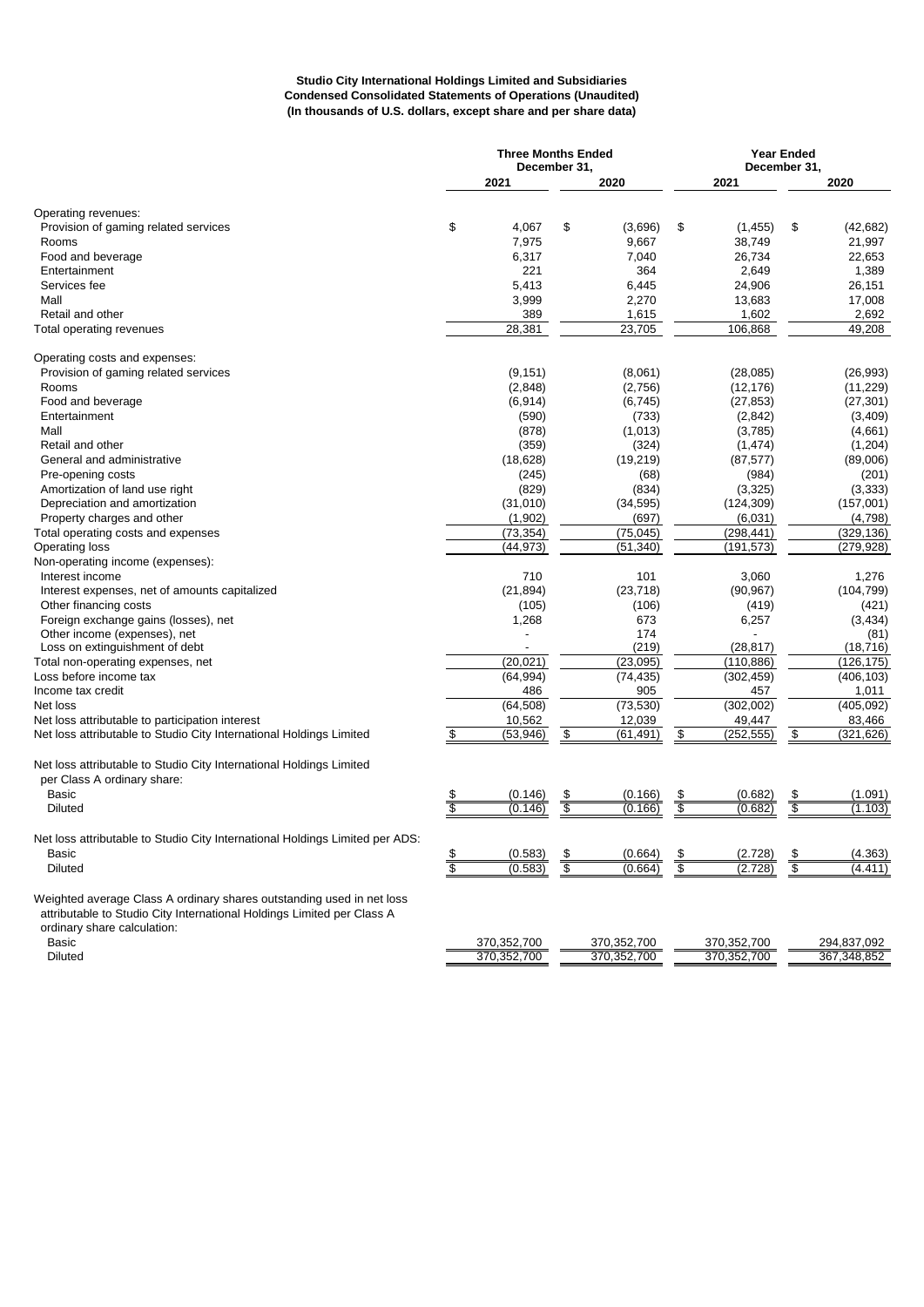#### **Studio City International Holdings Limited and Subsidiaries Condensed Consolidated Balance Sheets (In thousands of U.S. dollars, except share and per share data)**

|                                                                                                                         | December 31,<br>2021 | December 31,<br>2020 |             |  |
|-------------------------------------------------------------------------------------------------------------------------|----------------------|----------------------|-------------|--|
| <b>ASSETS</b>                                                                                                           | (Unaudited)          |                      |             |  |
| Current assets:                                                                                                         |                      |                      |             |  |
| Cash and cash equivalents                                                                                               | \$<br>499,289        | \$                   | 575,215     |  |
| Restricted cash                                                                                                         |                      |                      | 13          |  |
| Accounts receivable, net                                                                                                | 247                  |                      | 157         |  |
| Amounts due from affiliated companies                                                                                   | 15,697               |                      | 10,672      |  |
| Inventories                                                                                                             | 5,828                |                      | 9,297       |  |
| Prepaid expenses and other current assets                                                                               | 42,633               |                      | 12,467      |  |
| Total current assets                                                                                                    | 563,694              |                      | 607,821     |  |
| Property and equipment, net                                                                                             | 2,556,040            |                      | 2,180,897   |  |
| Intangible assets, net                                                                                                  | 2,777                |                      | 4,005       |  |
| Long-term prepayments, deposits and other assets                                                                        | 69,624               |                      | 117,555     |  |
| Restricted cash                                                                                                         | 130                  |                      | 131         |  |
| Operating lease right-of-use assets                                                                                     | 14,588               |                      | 17,379      |  |
| Land use right, net                                                                                                     | 112,114              |                      | 116,109     |  |
| <b>Total assets</b>                                                                                                     | \$<br>3,318,967      | \$                   | 3,043,897   |  |
| LIABILITIES, SHAREHOLDERS' EQUITY AND<br><b>PARTICIPATION INTEREST</b>                                                  |                      |                      |             |  |
| <b>Current liabilities:</b>                                                                                             |                      |                      |             |  |
| Accounts payable                                                                                                        | \$<br>211            | \$                   | 206         |  |
| Accrued expenses and other current liabilities                                                                          | 201,405              |                      | 118,946     |  |
| Income tax payable                                                                                                      | 21                   |                      | 33          |  |
| Amounts due to affiliated companies                                                                                     | 53,093               |                      | 42,966      |  |
| <b>Total current liabilities</b>                                                                                        | 254,730              |                      | 162,151     |  |
| Long-term debt, net                                                                                                     | 2,087,486            |                      | 1,584,660   |  |
| Other long-term liabilities                                                                                             | 17,771               |                      | 11,778      |  |
| Deferred tax liabilities, net                                                                                           |                      |                      | 448         |  |
| Operating lease liabilities, non-current                                                                                | 14,797               |                      | 17,137      |  |
| <b>Total liabilities</b>                                                                                                | 2,374,784            |                      | 1,776,174   |  |
|                                                                                                                         |                      |                      |             |  |
| Shareholders' equity and participation interest:                                                                        |                      |                      |             |  |
| Class A ordinary shares, par value \$0.0001; 1,927,488,240 shares                                                       |                      |                      |             |  |
| authorized; 370,352,700 shares issued and outstanding<br>Class B ordinary shares, par value \$0.0001; 72,511,760 shares | 37                   |                      | 37          |  |
| authorized; 72,511,760 shares issued and outstanding                                                                    | $\overline{7}$       |                      | 7           |  |
| Additional paid-in capital                                                                                              | 2,134,227            |                      | 2,134,227   |  |
| Accumulated other comprehensive (loss) income                                                                           | (6, 136)             |                      | 11,876      |  |
| <b>Accumulated losses</b>                                                                                               | (1,338,715)          |                      | (1,086,160) |  |
| Total shareholders' equity                                                                                              | 789,420              |                      | 1,059,987   |  |
| Participation interest                                                                                                  | 154,763              |                      | 207,736     |  |
| Total shareholders' equity and participation interest                                                                   | 944,183              |                      | 1,267,723   |  |
| Total liabilities, shareholders' equity and participation interest                                                      | 3,318,967            | \$                   | 3,043,897   |  |
|                                                                                                                         |                      |                      |             |  |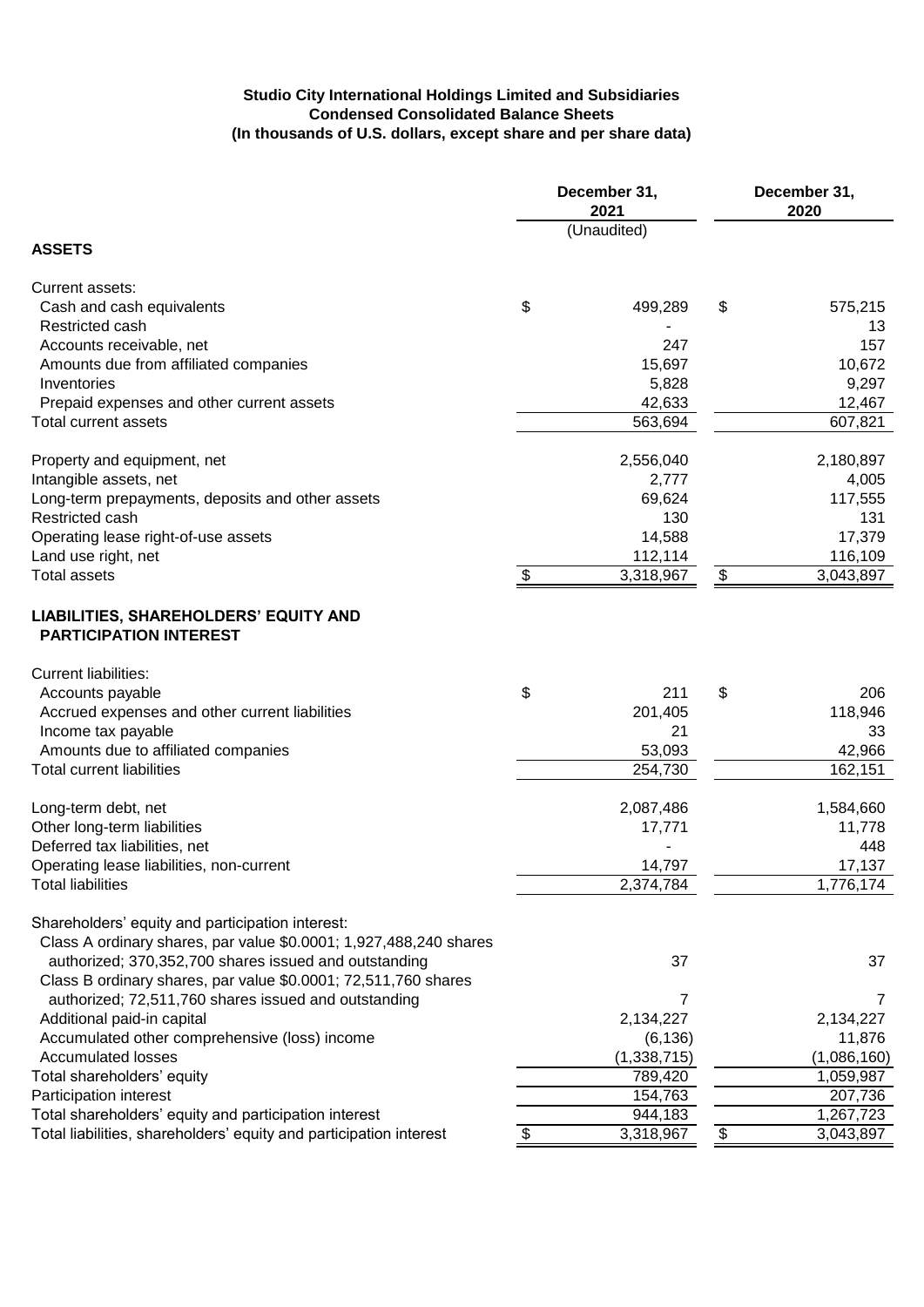#### **Reconciliation of Net Loss Attributable to Studio City International Holdings Limited to Studio City International Holdings Limited and Subsidiaries (In thousands of U.S. dollars, except share and per share data) Adjusted Net Loss Attributable to Studio City International Holdings Limited (Unaudited)**

|                                                                                                                                                                                         | <b>Three Months Ended</b><br>December 31, |                          |    |                        | <b>Year Ended</b><br>December 31, |                            |         |                            |
|-----------------------------------------------------------------------------------------------------------------------------------------------------------------------------------------|-------------------------------------------|--------------------------|----|------------------------|-----------------------------------|----------------------------|---------|----------------------------|
|                                                                                                                                                                                         |                                           | 2021                     |    | 2020                   |                                   | 2021                       |         | 2020                       |
| Net loss attributable to Studio City International Holdings Limited<br>Pre-opening costs<br>Property charges and other                                                                  | \$                                        | (53,946)<br>245<br>1,902 | \$ | (61, 491)<br>68<br>697 | \$                                | (252, 555)<br>984<br>6.031 | \$      | (321, 626)<br>201<br>4.798 |
| Loss on extinguishment of debt<br>Participation interest impact on adjustments                                                                                                          |                                           | (352)                    |    | 219<br>(161)           |                                   | 28,817<br>(5,867)          |         | 18,716<br>(4, 284)         |
| Adjusted net loss attributable to<br>Studio City International Holdings Limited                                                                                                         | Ж                                         | (52, 151)                | S  | (60, 668)              | \$.                               | (222, 590)                 | \$      | (302, 195)                 |
| Adjusted net loss attributable to Studio City International Holdings Limited<br>per Class A ordinary share:                                                                             |                                           |                          |    |                        |                                   |                            |         |                            |
| Basic<br><b>Diluted</b>                                                                                                                                                                 |                                           | (0.141)<br>(0.141)       | \$ | (0.164)<br>(0.164)     | \$                                | (0.601)<br>(0.601)         | S<br>\$ | (1.025)<br>(1.038)         |
| Adjusted net loss attributable to Studio City International Holdings Limited<br>per ADS:                                                                                                |                                           |                          |    |                        |                                   |                            |         |                            |
| Basic<br><b>Diluted</b>                                                                                                                                                                 |                                           | (0.563)<br>(0.563)       | \$ | (0.655)<br>(0.655)     | \$.                               | (2.404)<br>(2.404)         | \$      | (4.100)<br>(4.153)         |
| Weighted average Class A ordinary shares outstanding used in adjusted<br>net loss attributable to Studio City International Holdings Limited<br>per Class A ordinary share calculation: |                                           |                          |    |                        |                                   |                            |         |                            |
| <b>Basic</b>                                                                                                                                                                            |                                           | 370,352,700              |    | 370,352,700            |                                   | 370,352,700                |         | 294,837,092                |
| <b>Diluted</b>                                                                                                                                                                          |                                           | 370,352,700              |    | 370,352,700            |                                   | 370,352,700                |         | 367,348,852                |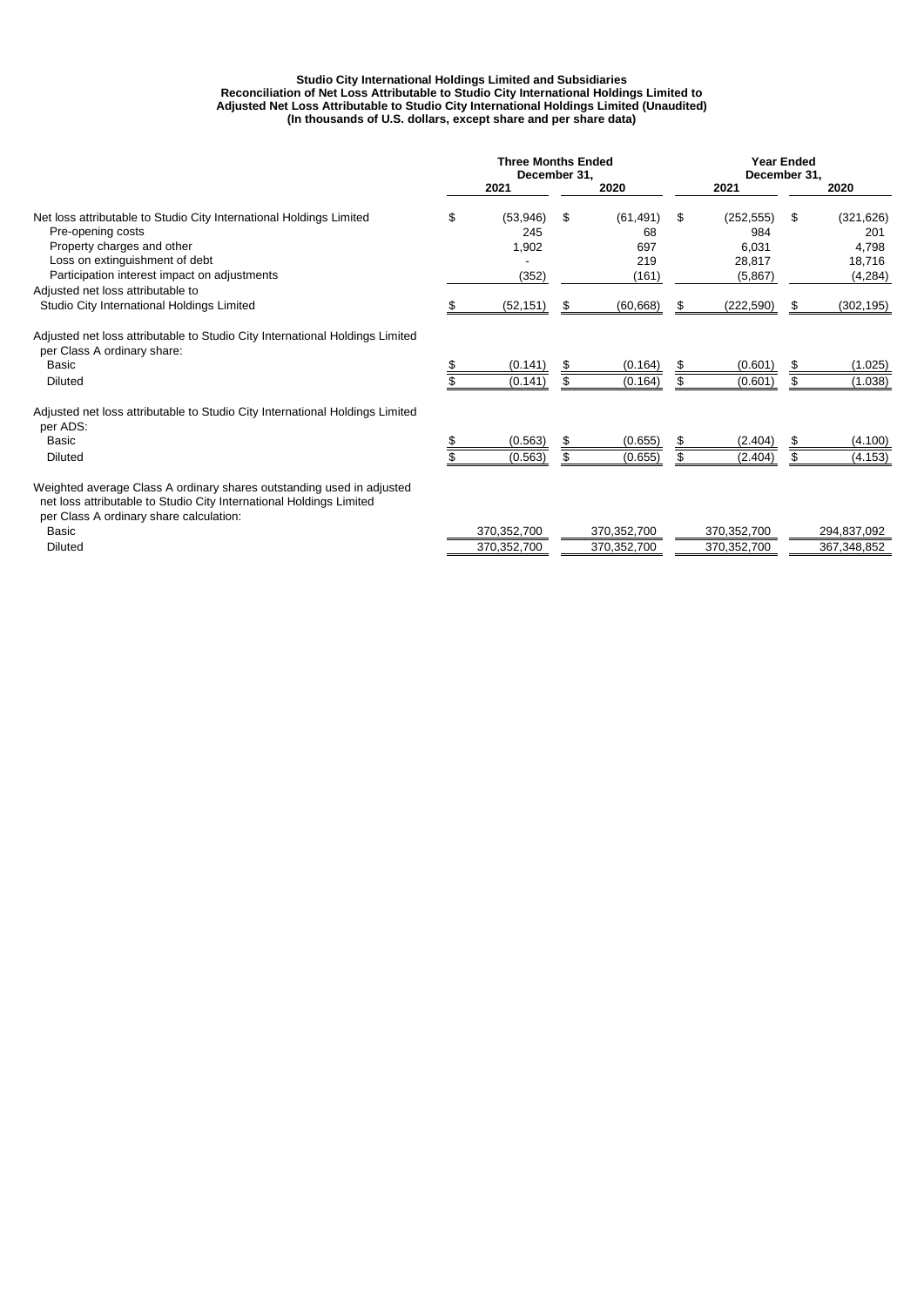#### **Studio City International Holdings Limited and Subsidiaries Reconciliation of Operating Loss to Adjusted EBITDA (Unaudited) (In thousands of U.S. dollars)**

|                               | <b>Three Months Ended</b><br>December 31, |   |           |   |            | Year Ended<br>December 31, |            |  |
|-------------------------------|-------------------------------------------|---|-----------|---|------------|----------------------------|------------|--|
|                               | 2021                                      |   | 2020      |   | 2021       | 2020                       |            |  |
| Operating loss                | (44, 973)                                 | S | (51, 340) | S | (191, 573) | S                          | (279, 928) |  |
| Pre-opening costs             | 245                                       |   | 68        |   | 984        |                            | 201        |  |
| Depreciation and amortization | 31,839                                    |   | 35,429    |   | 127,634    |                            | 160,334    |  |
| Share-based compensation      | 438                                       |   | 791       |   | 438        |                            | 791        |  |
| Property charges and other    | 1,902                                     |   | 697       |   | 6,031      |                            | 4,798      |  |
| <b>Adjusted EBITDA</b>        | (10,549)                                  |   | (14, 355) |   | (56, 486)  |                            | (113, 804) |  |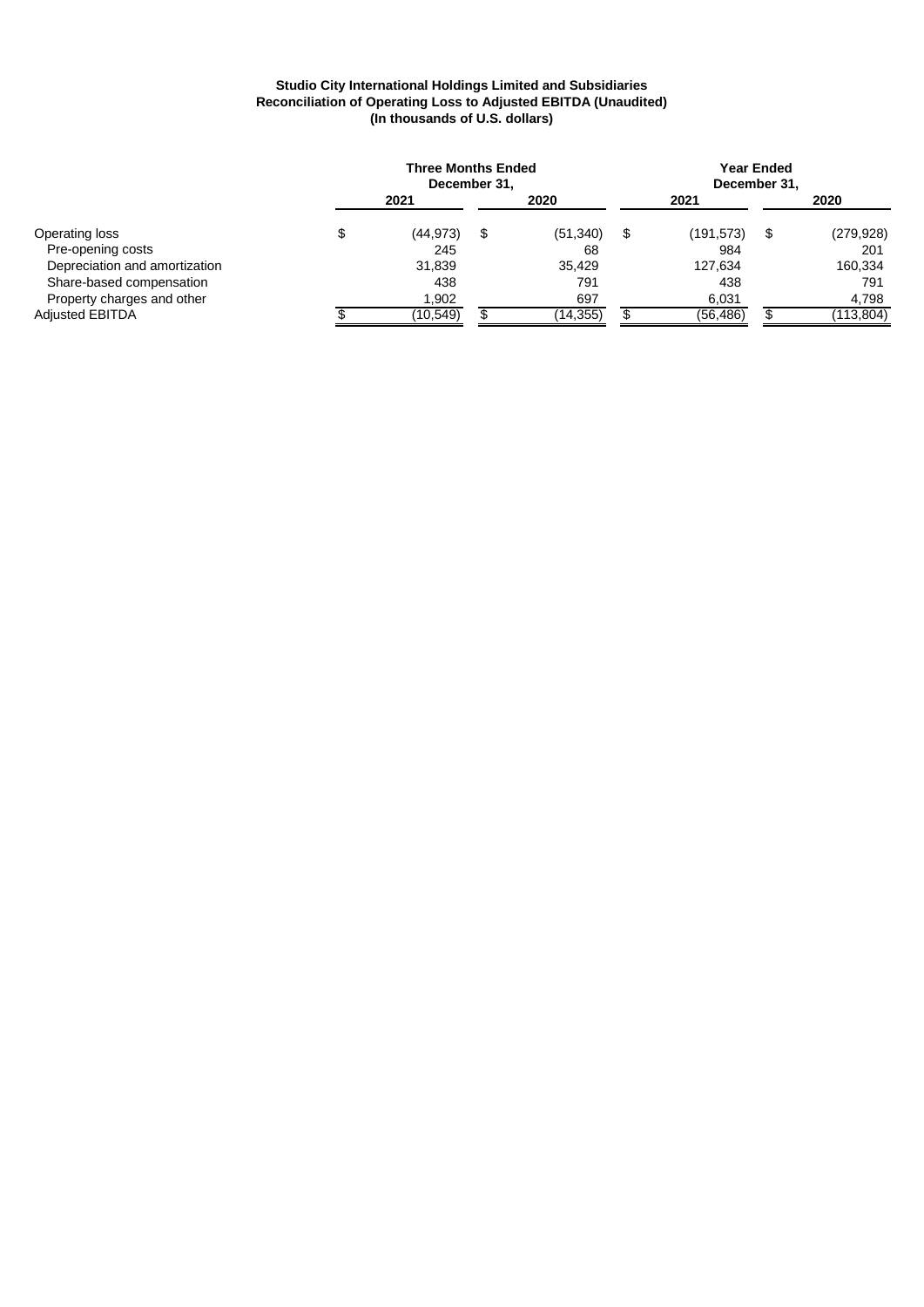#### **Studio City International Holdings Limited and Subsidiaries (In thousands of U.S. dollars) Reconciliation of Net Loss Attributable to Studio City International Holdings Limited to Adjusted EBITDA (Unaudited)**

|                                                                                                                        | <b>Three Months Ended</b><br>December 31. |                       |      |                      | Year Ended<br>December 31. |                        |     |                         |
|------------------------------------------------------------------------------------------------------------------------|-------------------------------------------|-----------------------|------|----------------------|----------------------------|------------------------|-----|-------------------------|
|                                                                                                                        |                                           | 2021                  | 2020 |                      |                            | 2021                   |     | 2020                    |
| Net loss attributable to Studio City International Holdings Limited<br>Net loss attributable to participation interest | \$                                        | (53.946)<br>(10, 562) | S    | (61.491)<br>(12,039) | \$                         | (252.555)<br>(49, 447) | \$. | (321, 626)<br>(83, 466) |
| Net loss                                                                                                               |                                           | (64, 508)             |      | (73, 530)            |                            | (302,002)              |     | (405, 092)              |
| Income tax credit                                                                                                      |                                           | (486)                 |      | (905)                |                            | (457)                  |     | (1,011)                 |
| Interest and other non-operating expenses, net                                                                         |                                           | 20.021                |      | 23.095               |                            | 110.886                |     | 126.175                 |
| Property charges and other                                                                                             |                                           | .902                  |      | 697                  |                            | 6.031                  |     | 4.798                   |
| Share-based compensation                                                                                               |                                           | 438                   |      | 791                  |                            | 438                    |     | 791                     |
| Depreciation and amortization                                                                                          |                                           | 31,839                |      | 35.429               |                            | 127.634                |     | 160,334                 |
| Pre-opening costs                                                                                                      |                                           | 245                   |      | 68                   |                            | 984                    |     | 201                     |
| <b>Adiusted EBITDA</b>                                                                                                 |                                           | (10, 549)             |      | (14, 355)            |                            | (56, 486)              |     | (113, 804)              |